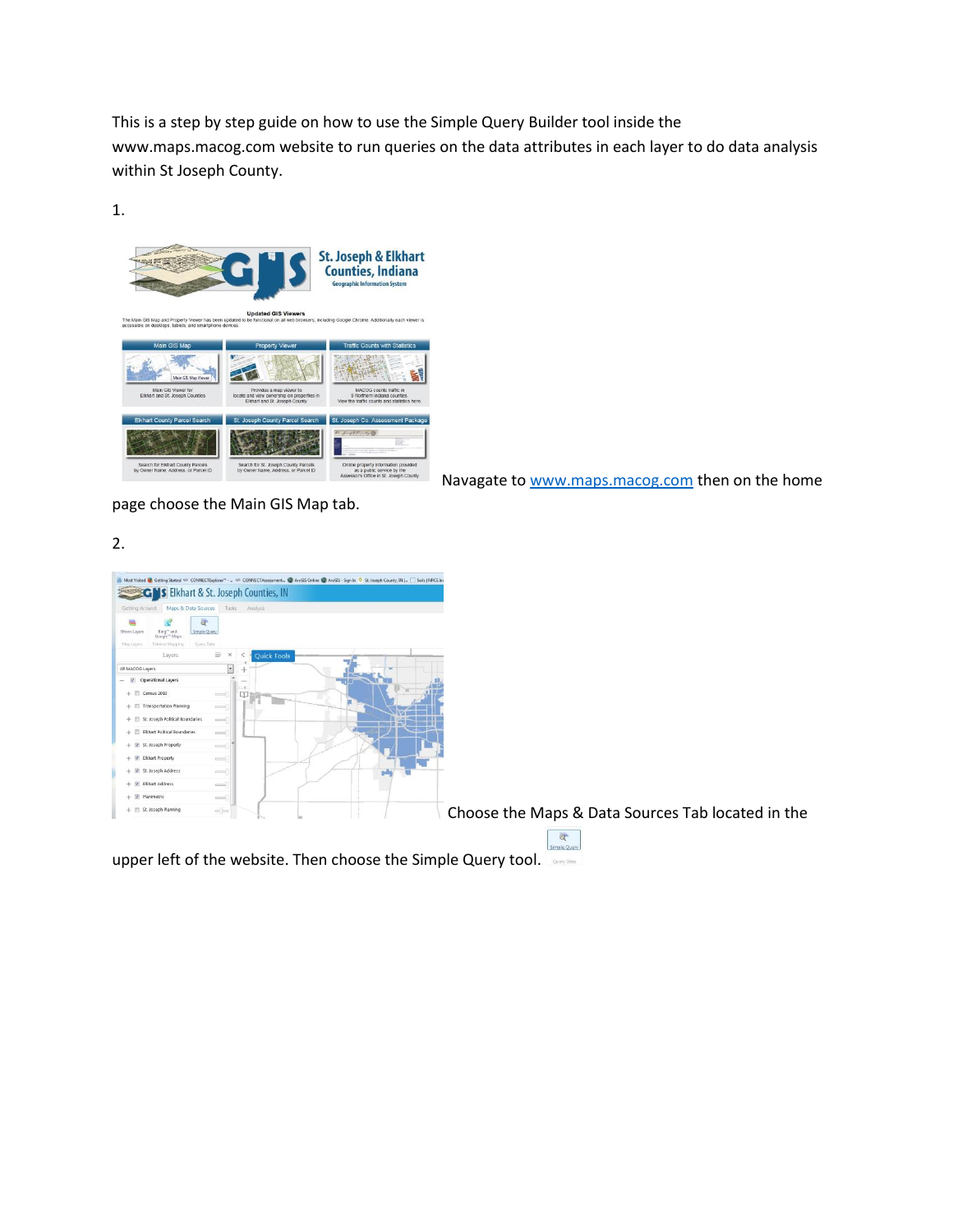3.

|                       | <b>GNS</b> Elkhart & St. Joseph Counties, IN<br>Maps & Data Sources<br>Getting Around<br>Bing <sup>to</sup> and<br>Google <sup>te</sup> Maps<br>External Mapping<br>Query<br>$\frac{1}{2}$<br>$\overline{\phantom{a}}$<br>Add Another Condition |              | Tasks                | Analysis                |
|-----------------------|-------------------------------------------------------------------------------------------------------------------------------------------------------------------------------------------------------------------------------------------------|--------------|----------------------|-------------------------|
| Shows Layers          |                                                                                                                                                                                                                                                 | Simple Query |                      |                         |
| Map Layers            |                                                                                                                                                                                                                                                 | Query Data   |                      |                         |
|                       |                                                                                                                                                                                                                                                 |              | $\times$             | <b>Quick Tools</b><br>< |
| Layer:                |                                                                                                                                                                                                                                                 |              |                      | $^{+}$                  |
| SIC Parcels           |                                                                                                                                                                                                                                                 |              | $\ddot{\phantom{0}}$ |                         |
| <b>Assessed Value</b> |                                                                                                                                                                                                                                                 |              | ø                    |                         |
|                       |                                                                                                                                                                                                                                                 |              |                      |                         |
|                       |                                                                                                                                                                                                                                                 |              |                      |                         |
| Spatial Filter:       |                                                                                                                                                                                                                                                 |              |                      |                         |
| None                  |                                                                                                                                                                                                                                                 |              | ٠                    |                         |
|                       |                                                                                                                                                                                                                                                 |              |                      |                         |
|                       |                                                                                                                                                                                                                                                 |              | Search               |                         |
|                       |                                                                                                                                                                                                                                                 |              |                      |                         |
|                       |                                                                                                                                                                                                                                                 |              |                      |                         |
|                       |                                                                                                                                                                                                                                                 |              |                      |                         |
|                       |                                                                                                                                                                                                                                                 |              |                      |                         |
|                       |                                                                                                                                                                                                                                                 |              |                      |                         |

Choose from the Layer dropdown menu the layer you would

like to run a query from.

4.



Next choose which layer field you want to do your query.

5.

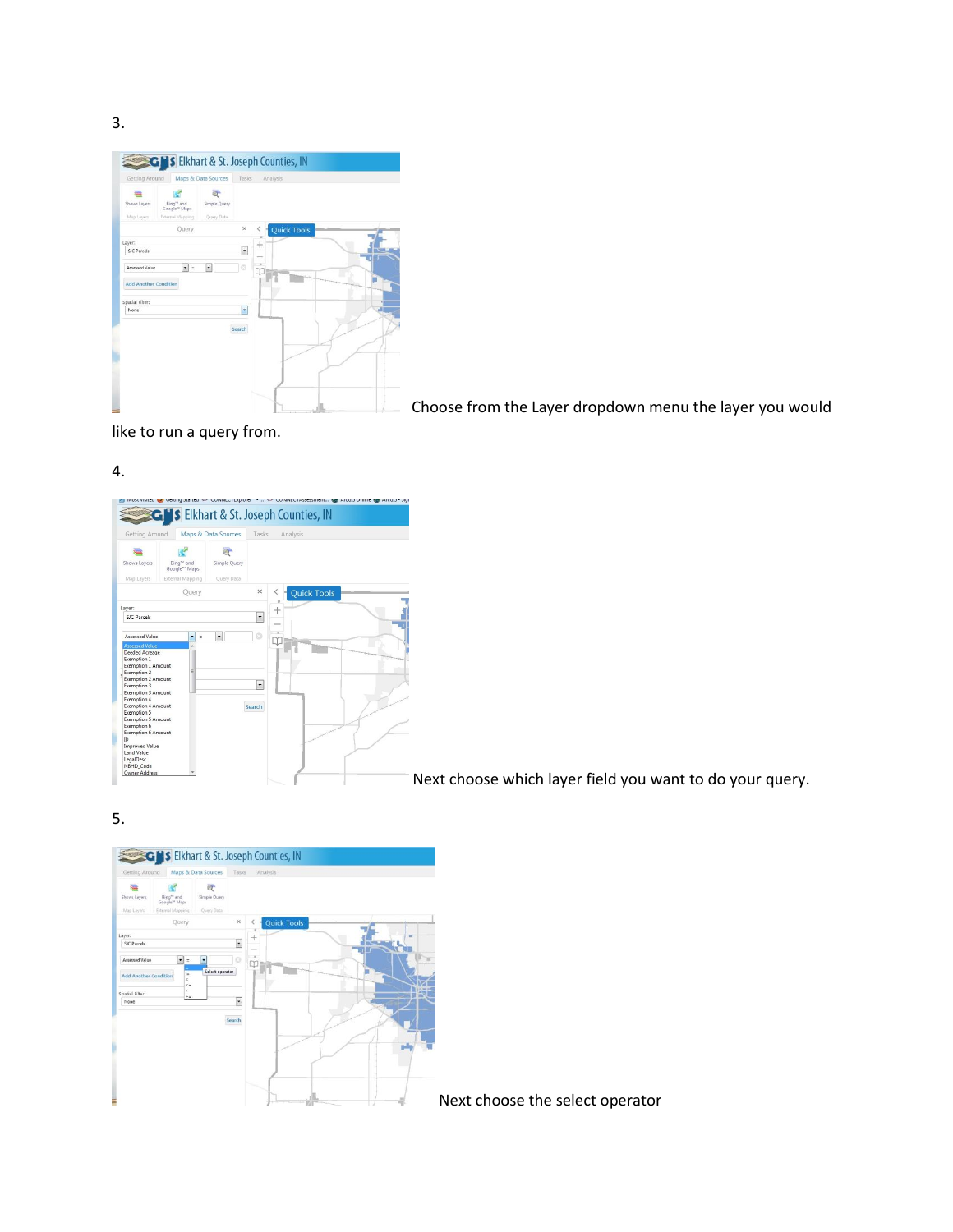iturted => CONNECTExplorer™ - ... => CONNECTAssessment... ● ArcGIS Online ● ArcGIS - Sign In ● St. Josepl **CH's** Elkhart & St. Joseph Counties, IN Maps & Data Sources Tasks ď  $\alpha$  $\equiv$ Simple Query Bing<sup>to</sup> and<br>Google<sup>to</sup> Maps Query Data Query Layer:<br>SJC Parcels  $^{+}$  $\overline{\phantom{a}}$  $\begin{array}{|c|c|c|} \hline \textbf{r} & \textbf{s} & \textbf{r} \\ \hline \textbf{r} & \textbf{r} & \textbf{r} \\ \hline \textbf{r} & \textbf{r} & \textbf{r} \\ \hline \textbf{r} & \textbf{r} & \textbf{r} \\ \textbf{r} & \textbf{r} & \textbf{r} \\ \textbf{r} & \textbf{r} & \textbf{r} \\ \textbf{r} & \textbf{r} & \textbf{r} \\ \textbf{r} & \textbf{r} & \textbf{r} \\ \textbf{r} & \textbf{r} & \textbf{r} \\ \textbf{r} &$ Assessed Value  $\frac{1}{1}$ Time Add Another Co Spatial Filter<br>None  $\overline{\mathbb{R}}$  $\mathsf{irch}\xspace$ 

Next choose the value, or input the value.

7.



You can choose Add Another Condition, and that would be

repeating Steps 3-6 again. Once you have completed the query being one condition or multiple conditions, select the Search button to run your query.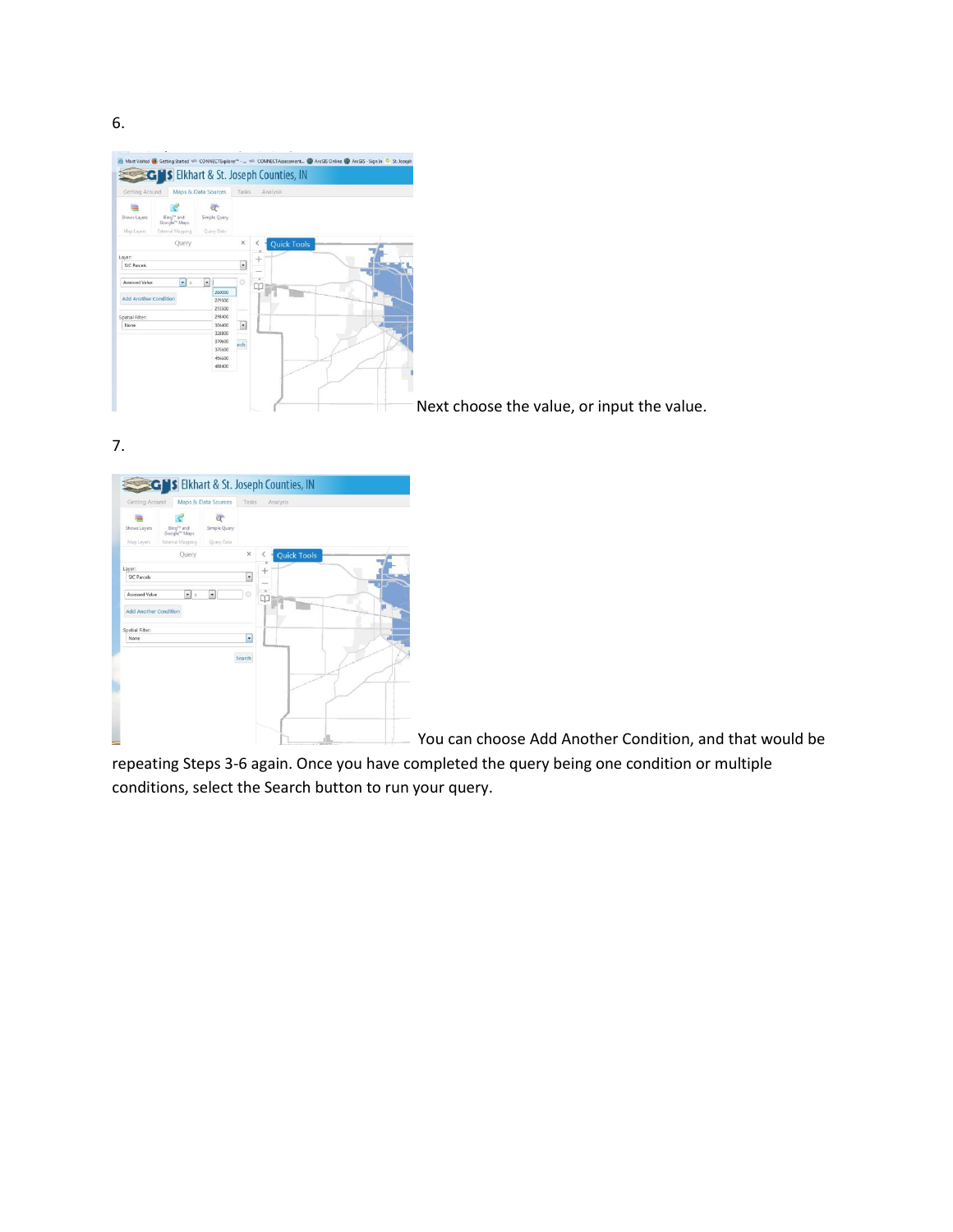

After you ran the query, your results will display on the

left of the map window.

9.



upper left of the results list. Then choose the Export to CSV to export the data results to an excel file.

10.



Choose the ok icon to download

the results.